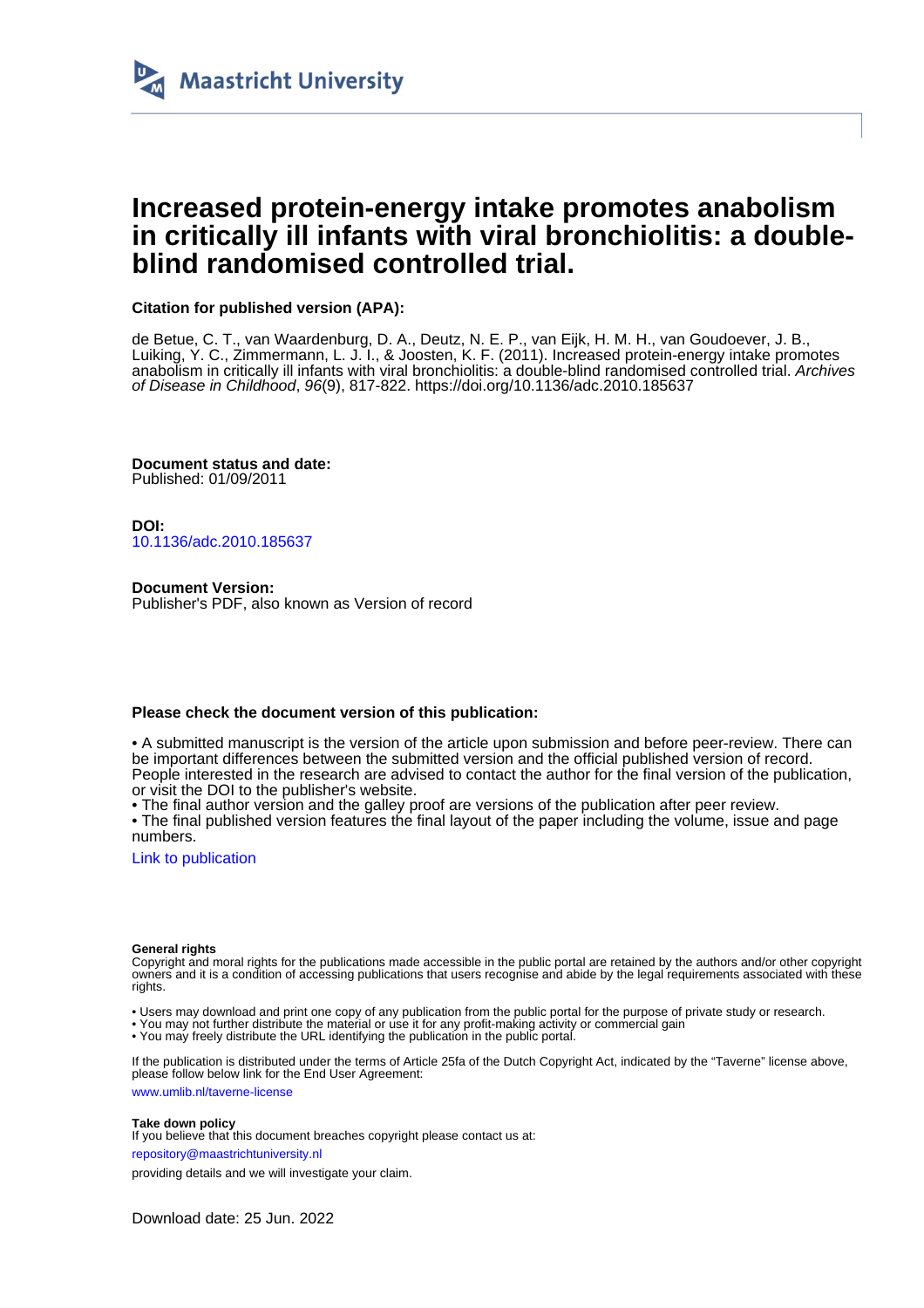# Increased protein-energy intake promotes anabolism in critically ill infants with viral bronchiolitis: a double-blind randomised controlled trial

Carlijn T de Betue,<sup>1,3</sup> Dick A van Waardenburg,<sup>1,2</sup> Nicolaas E Deutz,<sup>4,5</sup> Hans M van Eijk,<sup>4</sup> Johannes B van Goudoever, 6,7,8 Yvette C Luiking, 3,4 Luc J Zimmermann, 2 Koen F Joosten 8

## **ABSTRACT**

 $\blacktriangleright$  Appendices 1-4 are available online only. To view these files please visit the journal online (http://adc.bmjgroup.com)

1 Department of Paediatrics, Maastricht University Medical Center, Maastricht, The Netherlands 2 Department of Paediatric Surgery, Erasmus MC– Sophia Children's Hospital, Rotterdam, The Netherlands <sup>3</sup> Currently working: Department of Paediatric Surgery, ErasmusMC-Sophia Children's Hospital, Rotterdam, The Netherlands 4 Department of Surgery, Maastricht University Medical Center, Maastricht, the **Netherlands** 5Currently working: Center for Translational Research in Aging and Longevity, Donald W Reynolds Insitute on Aging, University of Arkansas for Medical Sciences, Little Rock, AR, USA 6Department of Paedatrics, VU University Medical Center, Amsterdam, the Netherlands 7Department of Paediatrics, Emma Children's Hospital-AMC, Amsterdam, the **Netherlands** 8Department of Paediatrics, ErasmusMC-Sophia Children's Hospital, Rotterdam, the Netherlands

#### **Correspondence to**

 Dick A van Waardenburg, Department of Paediatrics, Maastricht University Medical Center, PO Box 5800, 6202 AZ Maastricht, The Netherlands; d.vanwaardenburg@mumc.nl

C T de Betue and D A van Waardenburg are joint first authors

Accepted 27 April 2011 Published Online First 14 June 2011



This paper is freely available online under the BMJ Journals unlocked scheme, see http:// adc.bmj.com/info/unlocked.dtl **Objective** The preservation of nutritional status and growth is an important aim in critically ill infants, but difficult to achieve due to the metabolic stress response and inadequate nutritional intake, leading to negative protein balance. This study investigated whether increasing protein and energy intakes can promote anabolism. The primary outcome was whole body protein balance, and the secondary outcome was first pass splanchnic phenylalanine extraction ( $SPE<sub>Pho</sub>$ ). **Design** This was a double-blind randomised controlled trial. Infants ( $n=18$ ) admitted to the paediatric intensive care unit with respiratory failure due to

viral bronchiolitis were randomised to continuous enteral feeding with protein and energy enriched formula (PE-formula) ( $n=8$ ;  $3.1\pm0.3$  g protein/kg/24 h,  $119\pm25$  kcal/kg/24 h) or standard formula (S-formula) (n=10; 1.7±0.2 g protein/kg/24 h, 84±15 kcal/ kg/24 h; equivalent to recommended intakes for healthy infants <6 months). A combined intravenous-enteral phenylalanine stable isotope protocol was used on day 5 after admission to determine whole body protein metabolism and  $SPE<sub>php</sub>$ .

**Results** Protein balance was significantly higher with PE-formula than with S-formula (PE-formula:  $0.73\pm0.5$ vs S-formula:  $0.02 \pm 0.6$  g/kg/24 h) resulting from significantly increased protein synthesis (PE-formula: 9.6 $\pm$ 4.4, S-formula: 5.2 $\pm$ 2.3 g/kg/24 h), despite significantly increased protein breakdown (PE-formula: 8.9 $\pm$ 4.3, S-formula: 5.2 $\pm$ 2.6 g/kg/24 h). SPE<sub>Phe</sub> was not statistically different between the two groups (PE-formula: 39.8±18.3%, S-formula: 52.4±13.6%).

 **Conclusions** Increasing protein and energy intakes promotes protein anabolism in critically ill infants in the first days after admission. Since this is an important target of nutritional support, increased protein and energy intakes should be preferred above standard intakes in these infants.

Dutch Trial Register number: NTR 515.

#### **INTRODUCTION**

The preservation of nutritional status and growth is a specific aim in critically ill children, but difficult to achieve. This is due to a metabolic stress response with profound changes in protein metabolism leading to a negative protein balance and loss of lean body mass. Inadequate nutritional intake in the paediatric intensive care unit (PICU), often due to fluid restriction, further leads to protein and energy deficits, especially early after admission.<sup>1</sup> Other factors that hinder adequate nutrition

# **What is already known on this topic**

- $\triangleright$  Critical illness in children is associated with increased protein breakdown, negative protein balance and adverse clinical outcome.
- $\blacktriangleright$  Inadequate nutritional support further leads to protein-energy malnutrition during admission to the paediatric intensive care unit.

## **What this study adds**

- $\triangleright$  Protein anabolism in critically ill infants can be achieved in the first days after admission by increasing protein and energy intakes above reference levels.
- $\blacktriangleright$  The higher protein balance resulted from stimulated protein synthesis exceeding the rate of concomitant stimulated protein breakdown.
- $\blacktriangleright$  Increased protein and energy intakes are recommended in critically ill infants with viral bronchiolitis.

are impaired intracellular insulin signalling,<sup>2</sup> impaired glucose uptake<sup>3</sup> and reduced mitochondrial capacity during critical illness.<sup>4</sup> These factors are probably the reason why protein-energy malnutrition is observed in 16–24% of critically ill children<sup>56</sup> and is associated with adverse clinical outcome. 7–9

A common but threatening disease in infants is viral bronchiolitis, which in severe cases leads to respiratory failure with need for ventilatory support and PICU admission. Adequate nutritional support in these critically ill infants is important, with protein anabolism as goal. However, up to now common practice has been to use standard infant formulas to provide approximately 1.5 g protein/kg/day and 100 kcal/kg/day.

Increased protein intake with adequate energy provision promotes anabolism in preterm infants, $10-12$  in neonates undergoing surgery<sup>13</sup> and in children with burns<sup>14</sup> and cystic fibrosis.<sup>15</sup> In relation to these observations, it is important to note that protein synthesis is a high-energy consuming process<sup>16</sup> and energy deficiency worsens nitrogen balance.<sup>17 18</sup> Hence, to induce net protein anabolism, it is essential to provide an adequate energy intake. We therefore hypothesised that increasing protein *and* energy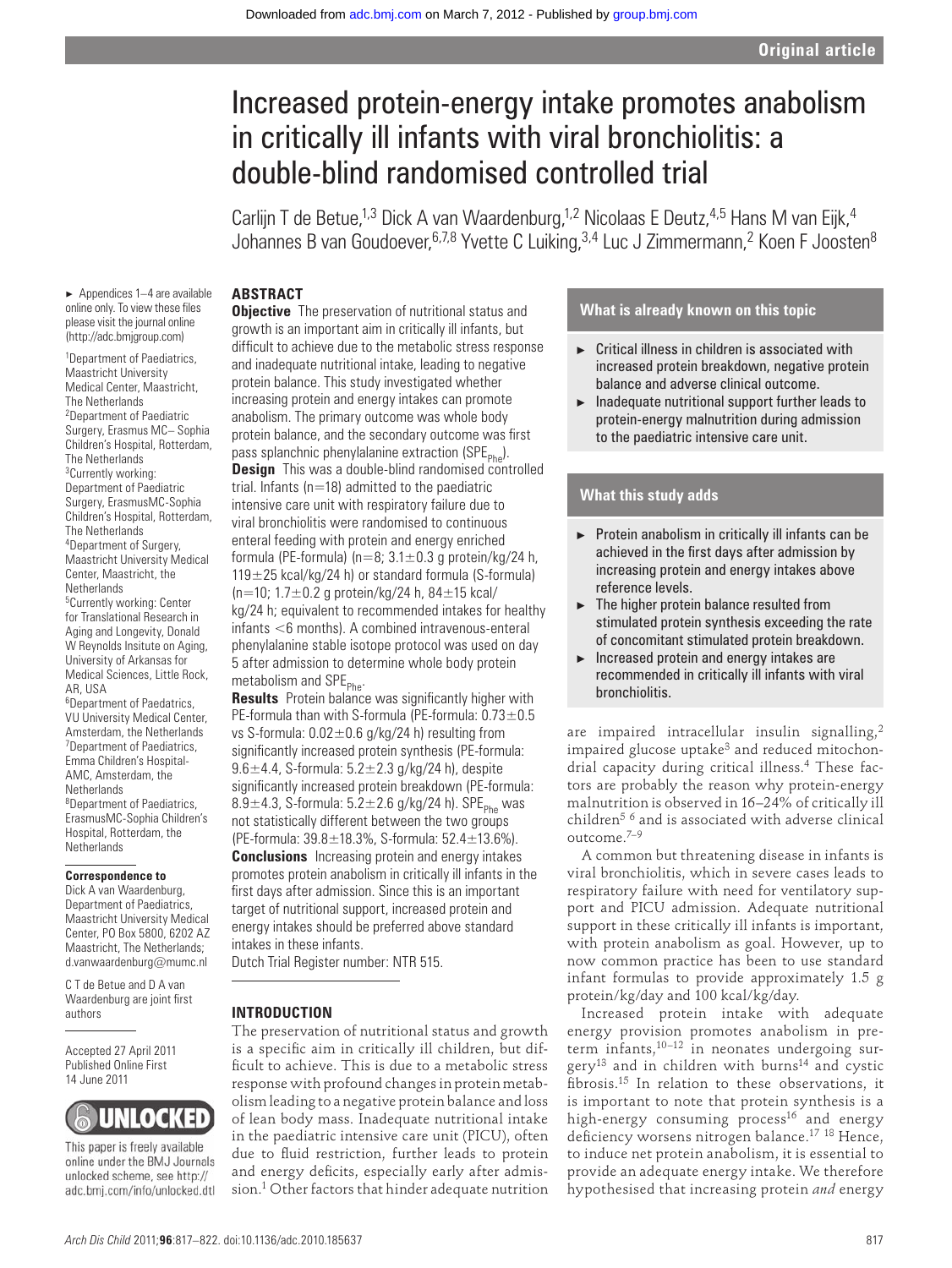intakes would induce net protein anabolism in critically ill infants.

Stable isotope amino acid methods are used to determine net protein balance. 19 During feeding, amino acids appearing in the circulation originate from protein breakdown and from the fraction of meal-derived amino acids that are not retained in the splanchnic area. Protein synthesis during feeding can be calculated from the disappearance of essential amino acids (EAAs) such as phenylalanine from the circulation, corrected for nonprotein synthesis related disposal (eg, oxidation, hydroxylation). Therefore, all these factors need to be considered if whole body net protein anabolism during feeding is to be calculated. 20 <sup>21</sup> Splanchnic extraction (SPE) of meal-derived amino acids has not been reported before in critically ill children.

The present study was part of a larger study on the nutritional and metabolic effects of increased protein and energy intakes using a protein and energy enriched formula (PE-formula) compared with a standard infant formula (S-formula). 22 In the present study we studied the efficacy of increased protein and energy intakes to promote protein anabolism and the underlying mechanisms by using intravenous-enteral phenylalanine/ tyrosine stable isotope method protocol. The primary outcome measure was whole body protein balance (WbPBal) at day 5 after admission. SPE of phenylalanine was a secondary outcome measure. The 24 h nitrogen balance was used as alternative method to assess protein balance. To gain more insight into the role of separate amino acids in protein kinetics, correlations between plasma amino acid concentrations and protein metabolism were assessed.

#### **DESIGN**

#### **Setting and patients**

Infants admitted to the PICU of Maastricht University Medical Center (MUMC) or ErasmusMC-Sophia Children's Hospital (ErasmusMC) meeting the following inclusion criteria were enrolled: (1) respiratory failure due to viral bronchiolitis; (2) age 4 weeks to 12 months; (3) >40 weeks postmenstrual age; (4) ability to start enteral feeding <24 h after admission; (5) expected length of stay  $>96$  h; and (6) venous and arterial catheters present. Exclusion criteria were as follows: (1) gastrointestinal, metabolic or chromosomal disorder; (2) parenteral nutrition other than intravenous dextrose; and (3) breast feeding. The inclusion and exclusion criteria were chosen to create a homogenous population of infants. Inclusion criteria 4, 5 and 6 were necessary for performance of the study protocol.

The Central Committee on Research Involving Human Subjects (CCMO, The Hague, The Netherlands) and local ethics committees approved this study. Written informed consent was obtained from parents or caregivers.

Anthropometric characteristics and severity of illness (Paediatric Risk of Mortality II) $^{23}$  were assessed at inclusion. Duration of mechanical ventilation and length of PICU stay were noted. To determine the metabolic state of the patients, plasma amino acid concentrations were determined in arterial blood collected in the fed state at the start of the stable isotope protocol on day 5 using fully automated high-performance liquid chromatography as described before.<sup>24</sup> The roles of specific amino acids were identified through correlation with whole body protein metabolism (WbPM).

#### **Interventions**

Patients were randomised (randomisation and blinding as described before<sup>22</sup>) within 24 h after admission to receive

continuous enteral feeding with PE-formula (Infatrini: 2.6 g protein/100 ml, 100 kcal/100 ml) or with S-formula (Nutrilon 1: 1.4 g protein/100 ml, 67 kcal/100 ml) both from Nutricia Advanced Medical Nutrition, Zoetermeer, The Netherlands. Compositions are summarised in appendix 1. Formulas were administered as previously described, starting 25.3±5.6 versus 23.4±5.4 h after PICU-admission in the PE-group and S-group, respectively.<sup>22</sup> The ranges of protein and energy intakes on day 5 in the S-group  $(1.7\pm0.2 \text{ g protein/kg}/24 \text{ h}, 84\pm15 \text{ kcal}$ kg/24 h) covered recommended intakes for healthy infants <6 months (1.14–1.77 g protein/kg/24 h, 81–113 kcal/kg/24 h, depending on age in months).  $1625$  The ranges were significantly higher in the PE-group  $(3.1\pm0.3 \text{ g} \text{ protein/kg}/24 \text{ h}, \text{ p} < 0.001;$ 119±25 kcal/kg/24 h, p<0.001) and were 175–272% and 105–147% of recommended intakes for protein and energy, respectively. Intake by volume was not significantly different between groups; 120.6±13.4 ml/kg/24 h in the PE-group versus 118.5±13.4 ml/kg/24 h in the S-group. As the target volume was 130 ml/kg/day, this was the maximum achievable intake for both groups for medical reasons (eg, fluid restriction) as decided by the treating physician. Details of nutritional intake are summarised in appendix 2.

#### **Main outcome measures**

#### WbPM and splanchnic phenylalanine extraction

On day 5 WbPM and splanchnic phenylalanine extraction  $(SPE<sub>phe</sub>)$  were assessed by using a stable isotope protocol in the fed state. Several methods can be used to determine protein metabolism. We used the phenylalanine/tyrosine method because of the advantage that only blood samples are needed instead of both blood and breath samples as for methods based on leucine isotopes. 26 In order to attain steady state, the infusion rate of enteral nutrition was not changed in the 6 h before the start of or during the stable isotope protocol. The stable isotope protocol was conducted by a research physician or research nurse. Intravenous amino acid tracers were administered continuously for 2 h with calibrated syringe pumps after a priming dose, using the following tracers, priming doses (μmol/kg) and infusion rates (μmol/kg/h), respectively: L-[ring-<sup>2</sup>H<sub>5</sub>]phenylalanine, 4.4 μmol/kg, 4.5 μmol/kg/h; L-[ring-<sup>2</sup>H<sub>2</sub>] tyrosine, 1.9  $\mu$ mol/kg, 1.5  $\mu$ mol/kg/h; L-[ring-<sup>2</sup>H<sub>4</sub>]tyrosine, 0.63  $\mu$ mol/kg. For assessment of SPE<sub>Phe</sub>, L-[1-<sup>13</sup>C]-phenylalanine was administered as a primed-continuous enteral infusion (4.4 μmol/kg, 9.0 μmol/kg/h, respectively). Stable isotope tracers (>98% enriched) were purchased from Cambridge Isotope Laboratories (Woburn, Massachusetts, USA). Infusates were prepared by the centres' clinical pharmacists. Arterial blood was sampled (500 μl) before isotope infusion to determine background enrichment and at 60, 90 and 120 min of infusion to determine isotopic enrichment. Samples were put on ice and centrifuged (3500×g) for 10 min at  $4^{\circ}$ C. Plasma was deproteinised with 5% sulfosalicylic acid, frozen in liquid nitrogen and stored at −80°C until analysis. Tracer-to-tracee ratios (TTRs) were analysed using a liquid chromatography– mass spectrometry system as described before.<sup>27</sup> TTRs were corrected for background enrichment and contribution to the measured TTRs of isotopomers with lower masses as described before.<sup>28</sup> Isotopic enrichment reached a steady state after 1 h infusion, as shown by the lack of a statistically significant slope of calculated TTRs at 60, 90 and 120 min (data not shown). The mean enrichment was used for further calculations as described before.<sup>19</sup> These calculations are explained in detail in appendix 3.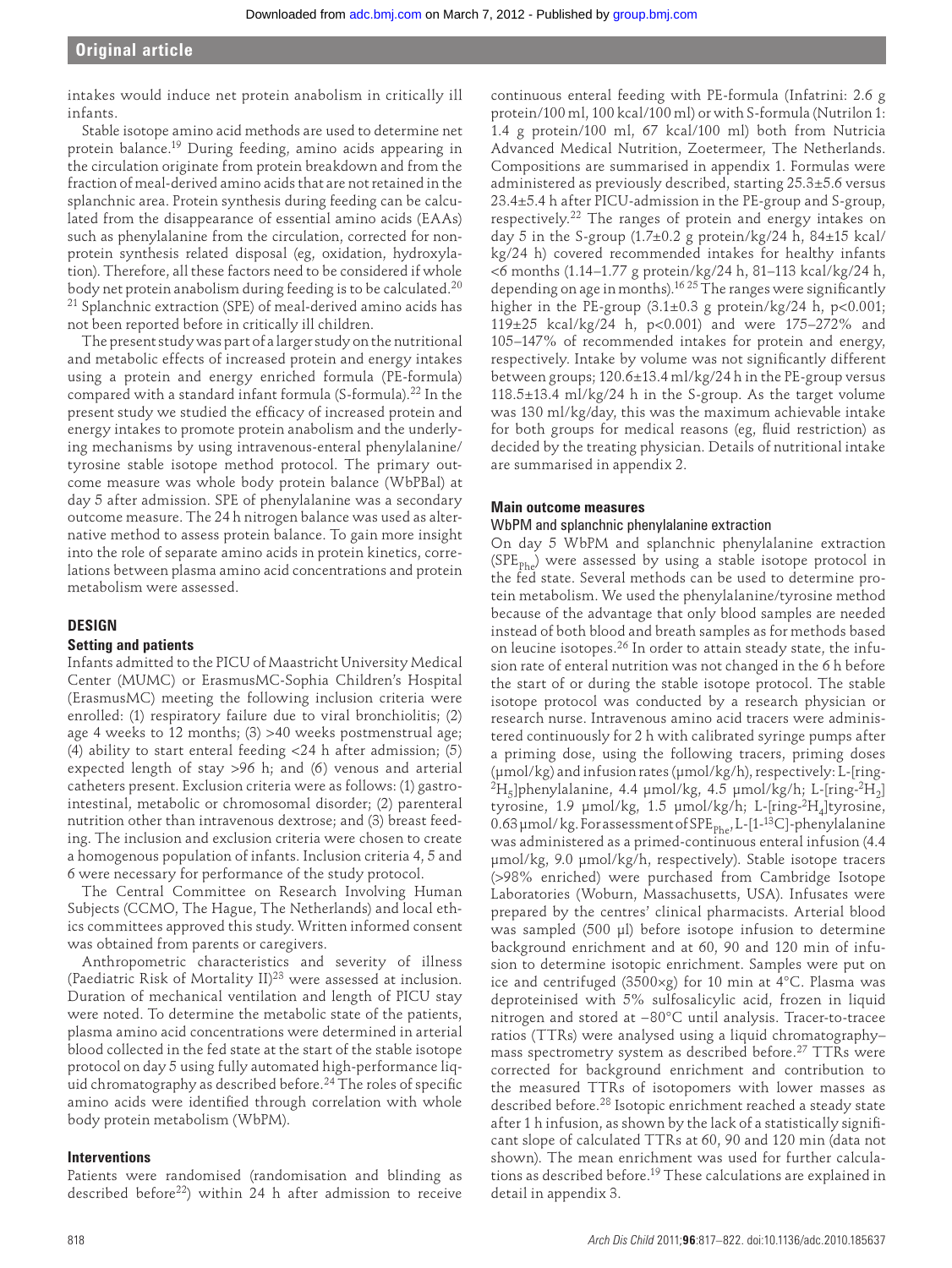#### Nitrogen balance

The 24 h nitrogen balance on day 5 was assessed as described before, with urinary urea being converted to total urinary nitrogen (TUN) excretion. 22

#### **Statistical analysis**

Power analysis was based on protein metabolism parameters in infants in earlier reports. 29 To detect a 20% difference in protein balance between groups with 0.05 two-sided significance and 0.80 sensitivity, eight patients per group were required. Data were analysed on an intention-to-treat basis with the SPSS statistical software package (v 12.0; SPSS, Chicago, Illinois, USA). Differences between groups were assessed with Mann–Whitney U analysis. Correlations among parameters were tested with Spearman correlation coefficients. Statistical significance was defined as two-tailed  $p<0.05$ . Data are presented as mean±SD.

# **RESULTS**

#### **Patients**

Twenty infants with respiratory failure due to viral bronchiolitis were enrolled (MUMC: n=10; Erasmus MC: n=10; December 2003 to February 2006). Ten patients were randomised and allocated to receive PE-formula and 10 to receive S-formula. All patients received the allocated formula. Two patients in the PE-group were lost to follow-up because vascular catheters were removed after extubation before day 5, and hence WbPM could not be measured. Patient characteristics are shown in table 1. Gestational age was significantly lower in PE-infants, but other parameters did not differ significantly. There were no significant differences in characteristics between patients enrolled in MUMC and in Erasmus MC (data not shown).

#### **Main outcome measures**

#### WbPM and  $SPE<sub>pho</sub>$

The rates of phenylalanine kinetics on day 5 are shown in table 2. These values are directly derived from the phenylalanine and tyrosine stable isotope tracer results and subsequently used to calculate whole body protein kinetics as shown in figure 1. Whole body phenylalanine kinetics were significantly higher in the PE-group than in the S-group, apart

| Table 1 | Patient characteristics of the study population |  |  |
|---------|-------------------------------------------------|--|--|
|---------|-------------------------------------------------|--|--|

|                                      | $PE-qroup (n=8)$ | $S$ -group $(n=10)$ | p Value   |
|--------------------------------------|------------------|---------------------|-----------|
| Medical centre (MUMC/<br>Erasmus MC) | 4/4              | 4/6                 |           |
| Gender (M/F)                         | 2/6              | 3/7                 |           |
| Age (months)                         | $2.7 \pm 1.4$    | $2.9 + 1.8$         | ΝS        |
| Weight at inclusion (g)              | $3967 + 944$     | $4791 \pm 1114$     | <b>NS</b> |
| Birth weight (g)                     | $2299 + 903$     | $2841 \pm 192$      | <b>NS</b> |
| Gestational age (weeks)              | $35.0 \pm 3.3$   | $37.3 \pm 1.0$      | < 0.05    |
| Postmenstrual age (weeks)            | $46.8 \pm 7.6$   | $49.9 + 8.2$        | ΝS        |
| Crown-heel length (cm)               | $56.3 \pm 5.9$   | $56.6 \pm 3.6$      | ΝS        |
| PRISM score                          | $20.3 + 4.3$     | $18.6 \pm 4.5$      | <b>NS</b> |
| CRP on admission (mg/l)              | $75 + 65$        | $75 + 51$           | <b>NS</b> |
| Mechanical ventilation (days)        | $7.1 \pm 6.2$    | $5.0 \pm 2.2$       | <b>NS</b> |
| Length of PICU stay (days)           | $9.0 + 7.6$      | $6.7 + 2.2$         | ΝS        |

Data are presented as number of subjects or mean±SD.

CRP, C-reactive protein; Erasmus MC, Erasmus Medical Center;

MUMC, Maastricht University Medical Center; PE-group, protein and energy enriched formula fed group; PICU, paediatric intensive care unit; PRISM, Paediatric Risk of Mortality; S-group, standard infant formula fed group.

from phenylalanine hydroxylation, which was higher in the PE-group but did not reach significance. Although SPE Phe (%) tended to be higher in the S-group than in the PE-group (p=0.08), absolute SPE was highest in the PE-group, but did not reach significance in either group.

Figure 1 depicts the rates of whole body protein synthesis (WbPS), whole body protein balance breakdown (WbPBal) and WbPBal in g/kg/24 h. It shows that WbPBal on day 5 was positive in the PE-group, while in the S-group it did not differ significantly from zero (0.73±0.5 vs  $0.02\pm0.6$  g/kg/24 h, p=0.026). The higher WbPBal was achieved through higher WbPS in the PE-group  $(9.6 \pm 4.4 \text{ vs } 5.2 \pm 2.3 \text{ g/kg}/24 \text{ h}, \text{ p=0.019})$ , despite concomitant higher WbPB (8.9 $\pm$ 4.3 vs 5.2 $\pm$ 2.6 g/kg/24 h,  $p=0.046$ ). Negative WbPBal, reflecting catabolism, was found



**Figure 1** Rates of protein kinetics (g/kg/24 h) in both study groups on day 5. Data are presented as mean±SD. \*p<0.05. PE-group, protein and energy enriched formula fed group; S-group, standard formula fed group; WbPB, whole body protein breakdown; WbPBal, whole body protein balance; WbPS, whole body protein synthesis. WbPS and WbPB were significantly higher in the PE-group than in the S-group. Consequently, a positive WbPBal was achieved in the PE-group, which was significantly higher than in the S-group.

 **Table 2** Whole body and splanchnic phenylalanine kinetics on day 5

|                                                       | $PE-qroup (n=8)$ | $S$ -group $(n=10)$ | <b>p</b> Value |
|-------------------------------------------------------|------------------|---------------------|----------------|
| Whole body Phe kinetics                               |                  |                     |                |
| WbRa <sub>Phe</sub>                                   | $124.5 \pm 50.0$ | $67.9 \pm 29.9$     | < 0.05         |
| $WbRa$ <sub>Tyr</sub>                                 | $115.4 \pm 56.3$ | $57.6 \pm 9.0$      | < 0.05         |
| WbPhe utilised for PS                                 | $112.5 \pm 50.7$ | $60.4 + 27.2$       | < 0.05         |
| $\mathsf{WbOH}_{\mathsf{Phe}\rightarrow\mathsf{Tyr}}$ | $13.5 \pm 9.0$   | $7.7 + 4.4$         | <b>NS</b>      |
| WhPhe from PR                                         | $103.9 + 49.8$   | $60.1 \pm 30.8$     | < 0.05         |
| WhPhe halance                                         | $8.5 \pm 6.5$    | $0.3 + 5.7$         | < 0.05         |
| <b>Splanchnic Phe kinetics</b>                        |                  |                     |                |
| Dietary Phe intake                                    | $34.0 \pm 3.8$   | $16.4 \pm 2.1$      | < 0.01         |
| $SPE_{Phe}$ (%)                                       | $39.8 \pm 18.3$  | $52.4 \pm 13.6$     | <b>NS</b>      |
| ASPE <sub>Phe</sub>                                   | $13.4 \pm 6.6$   | $8.7 + 2.8$         | <b>NS</b>      |
| $Phel_{SPE}$                                          | $20.6 + 7.3$     | $7.7 \pm 2.1$       | < 0.01         |

All data are in  $\mu$ mol/kg/h unless otherwise specified and are presented as mean±SD.

 $\mathsf{ASPE}_{\mathsf{Phe}'}$  absolute splanchnic phenylalanine extraction; PE-group, protein and energy enriched formula fed group; Phe, phenylalanine; Phel<sub>SPE</sub>, phenylalanine intake, corrected for SPE<sub>Phe</sub>, thus available for peripheral protein synthesis and oxidation; S-group, standard formula fed group;  $SPE_{Pher}$ , splanchnic phenylalanine extraction; Tyr, tyrosine; WbOH<sub>Phe→Tyr</sub>, whole body hydroxylation of phenylalanine to tyrosine; WbPhe balance, whole body phenylalanine balance; WbPhe from PB, whole body phenylalanine originating from protein breakdown; WbPhe utilised for PS, whole body phenylalanine used for protein synthesis; WbRa, whole body rate of appearance.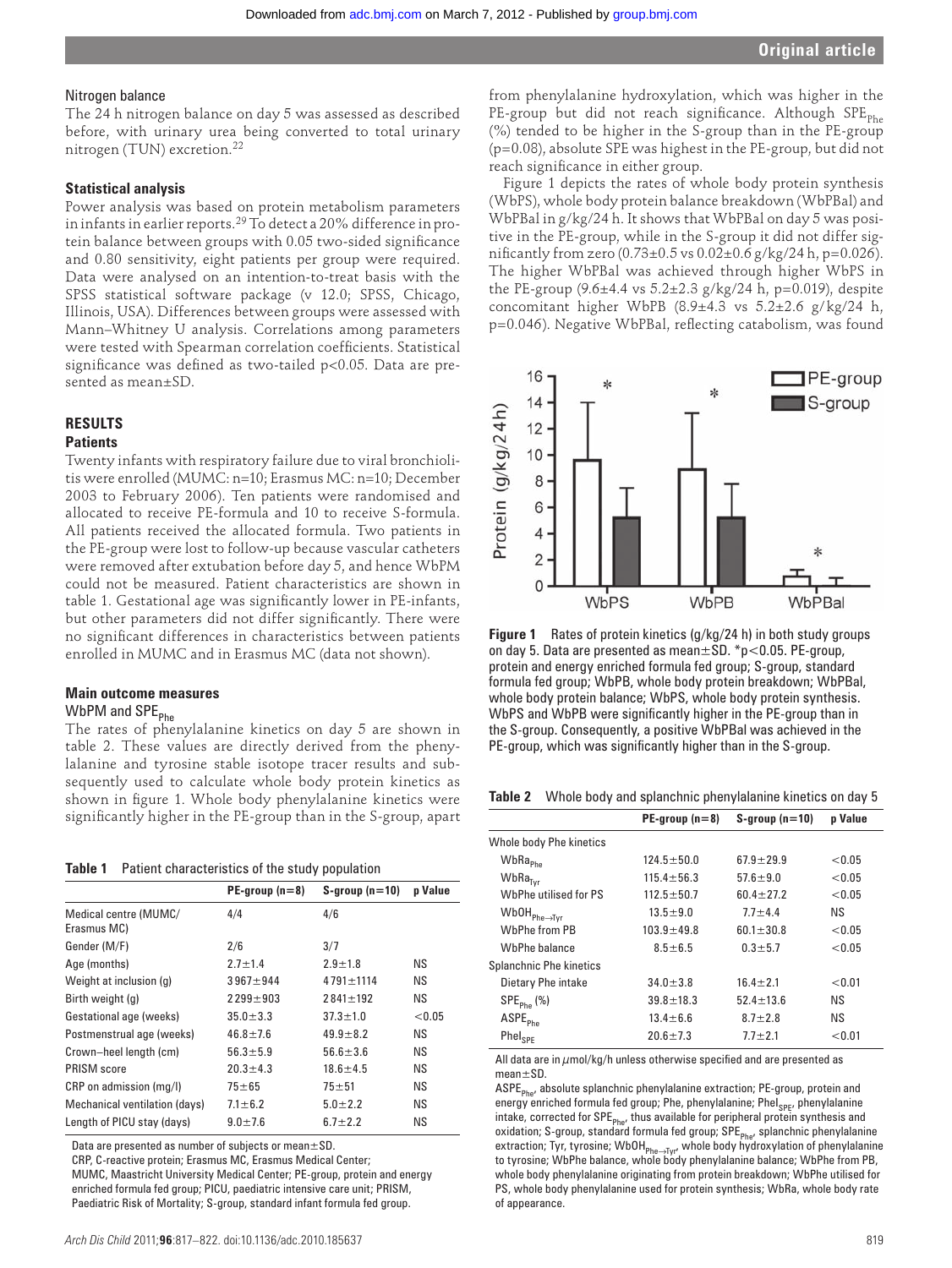in one subject (13%) in the PE-group, but in four infants in the S-group (40%).

Whole body protein turnover in the PE-group was higher than in the S-group  $(10.7\pm4.3 \text{ vs } 5.8\pm2.6 \text{ g/kg}/24 \text{ h}, \text{p=0.012}).$ Whole body protein oxidation, calculated from hydroxylation of phenylalanine to tyrosine, was higher with the PE-formula than with the S-formula, but not significantly so  $(1.2\pm0.8 \text{ vs }$  $0.7\pm0.4$  g/kg/24 h, p=0.25).

Plasma amino acid concentrations on day 5 are shown in appendix 4. The concentrations of five EAAs (methionine, histidine, phenylalanine, lysine and valine) and ornithine were significantly higher in the PE-group. The sums of branched chain amino acids (BCAAs) and EAAs were also significantly higher. WbPS was positively correlated with concentrations of the EAAs histidine ( $r=0.46$ ,  $p<0.05$ ), methionine ( $r=0.64$ , p<0.01), tryptophan (r=0.51, p<0.05), leucine (r=0.56, p<0.05) and isoleucine ( $r=0.47$ ,  $p<0.05$ ) and with sums of BCAAs ( $r=0.51$ ,  $p<0.05$ ) and EAAs ( $r=0.51$ ,  $p<0.05$ ). WbPBal was positively correlated with isoleucine ( $r=0.52$ ,  $p<0.05$ ), valine  $(r=0.46, p<0.05)$  and the sum of BCAA  $(r=0.53, p<0.05)$ .

#### Nitrogen balance

The 24 h nitrogen balance on day 5 was significantly higher in PE-infants (274±127 vs 137±53 mg/kg/24 h, p<0.05). Multiplication of the results by 6.25 (the average amount of nitrogen in protein) resulted in protein balances of 1.71 vs 0.85 g/kg/24 h for the PE-group and S-group, respectively. TUN excretion on day 5, as a measure of amino acid oxidation, was higher in PE-infants, but not significantly so  $(171\pm81 \text{ vs } 171\text{ s})$  $103\pm54$  mg/kg/24 h, respectively, p=0.37).

#### **CONCLUSIONS**

The present study is the first to show that protein anabolism, an important target of nutritional support in critically ill infants, can be achieved within the first days after admission to the PICU by increasing enteral protein and energy intakes above dietary reference levels using a protein-energy enriched formula. This target was not achieved with a standard infant formula. The higher protein balance resulted from stimulated protein synthesis exceeding the rate of concomitant stimulated protein breakdown. Nitrogen balance data confirmed our phenylalanine results.

Our findings of increased protein synthesis and protein balance are in agreement with several studies in premature and term neonates evaluating the effects of amino acid supplementation.<sup>10–13 29–33</sup> This is also true for protein breakdown which was either increased<sup>33</sup> or not affected by amino acid supplementation.<sup>11 13 29 31</sup> Although Poindexter<sup>30</sup> has also reported suppression of proteolysis, this was in healthy instead of critically ill infants, receiving short term supplementation. Our finding of both increased protein synthesis and protein breakdown with higher protein and energy intakes is probably due to overall stimulation of protein turnover, as shown by the increased whole body protein turnover rate in the PE-group. 34

Increased protein intake promotes protein anabolism, but may lead to increased amino acid oxidation with urea formation as seen in neonates with increasing amino acid supplementation, $11$   $13$   $31$  when exceeding needs. However, in the present study, neither phenylalanine hydroxylation nor TUN excretion (both reflecting amino acid oxidation), nor plasma urea concentrations (as described in our previous  $report)^{22}$  differed significantly between groups, suggesting that protein intake up to, and probably above, 3.1 g/kg/day does not exceed these infants' needs.

We are aware that using a PE-formula makes it difficult to discern the influences of separate macronutrients on protein metabolism. However, studies in adults and children have shown that protein is the major dietary determinant of WbPM as long as energy intake is sufficient.<sup>35</sup> Additionally, supporting this hypothesis, the finding of a positive relationship between plasma EAAs and protein synthesis and balance suggests that EAA availability plays a crucial role in increasing protein synthesis and protein balance. It also agrees with previous observations in healthy adults indicating that (essential) amino acids are the primary stimulus for (muscle) protein synthesis. 36

In these critically ill infants, receiving large amounts of intravenous fluids and medications, 120 ml/kg/day was the maximum achievable nutritional volume intake. Despite these fluid restrictions, an anabolic state was obtained within 5 days after admission using a protein-energy enriched formula, thereby limiting delay of growth and neurodevelopment during critical illness as much as possible. We have previously reported that the PE-formula is safe, well tolerated and improves nitrogen and energy balance at days 1-5 after admission.<sup>22</sup> This type of formula is thus preferable to standard formulas to achieve adequate nutrition in comparable clinical settings. Since the subjects were a typical sample of infants with respiratory insufficiency due to viral bronchiolitis, we suggest that the results apply to the general population of these critically ill infants.

Our study is also the first to report values of first pass  $SPE_{pho}$ in continuously enterally fed critically ill infants. In this population, first pass  $SPE<sub>Phe</sub>$  did not differ between groups with an average of 46.8%. Comparable values have been described in healthy adults after a meal<sup>21</sup> and in enterally fed piglets.<sup>37</sup> There is discussion about correcting protein intake for SPE in calculations of WbPBal, since these retained amino acids are used for constitutive or secreted (glyco-)proteins in the gut,<sup>38 39</sup> which is then considered part of WbPS. We have therefore also calculated the data without correction for SPE (not shown) and found that protein breakdown was 15–19% lower and protein balance 2.7–3.9 times higher. Only the absolute values are affected by this calculation, and the main conclusion of the study is not affected.

There are several limitations to this study. Despite using a randomised design, gestational age was significantly lower in the group receiving protein-energy enriched formula. This might have biased our results of protein metabolism as protein turnover decreases with increased (post-)conceptional age.<sup>40</sup>

Furthermore, the proportion of female subjects was relatively high. Protein deposition has been shown to be similar for healthy male and female children prior to adolescence and it is recommended that estimates of protein requirements for healthy children are calculated for both sexes combined.<sup>25</sup> However, in children with burns (8 years of age on average), females had a less negative net muscle protein balance compared to males, and females gained lean body mass whereas males lost lean body mass. These differences were possibly due to the observed attenuated hypermetabolic response in females. 41 Assuming that the same differences are true for critically ill infants, this would mean that the achievement of protein anabolism in the first days after admission in our study population could have been biased by the high proportion of females. However, gender differences in protein kinetics have not been described for critically ill infants. Moreover, our study population of infants with a viral infection is distinctly different from children with burns, who are subject to an extended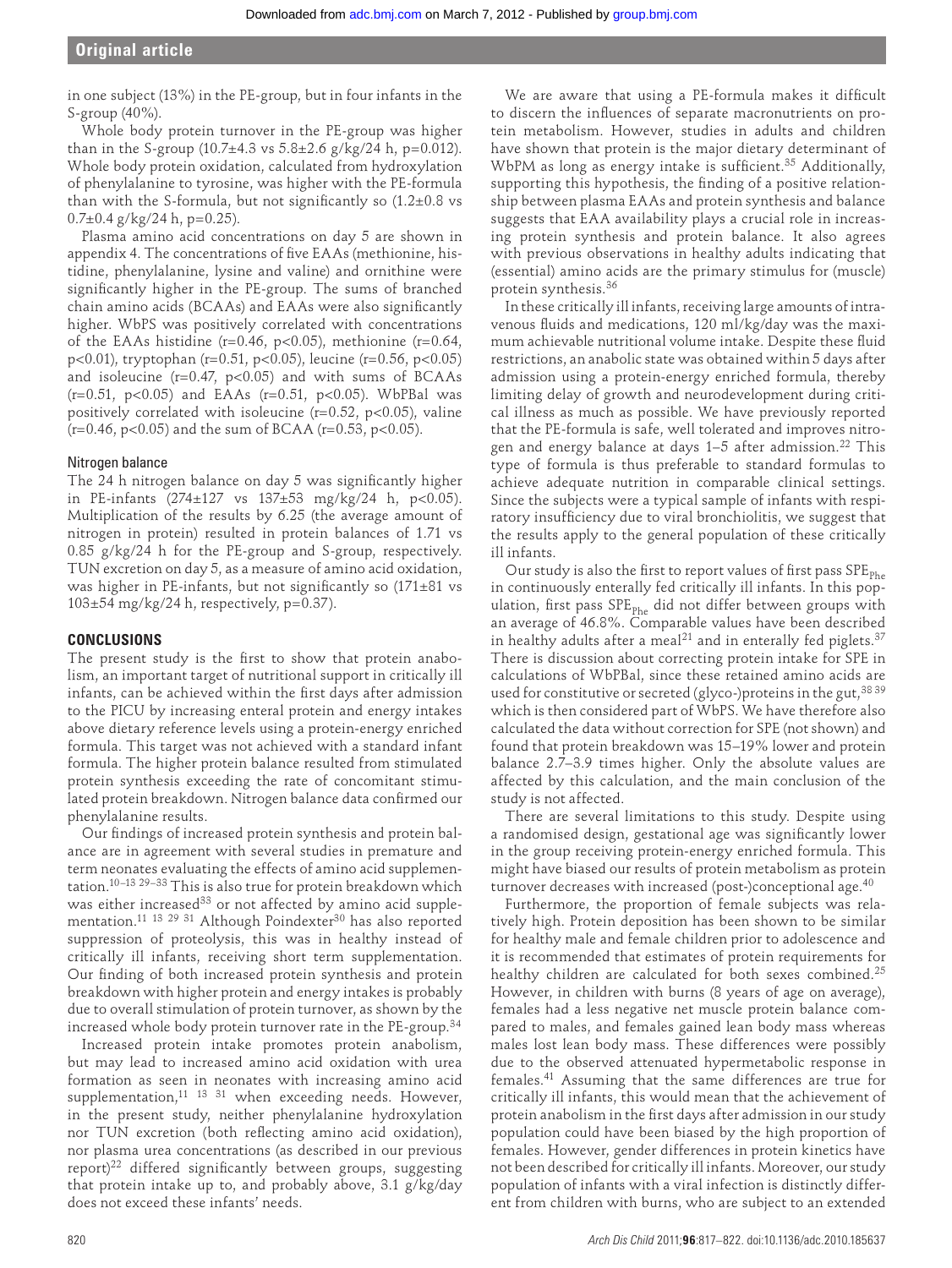hypermetabolic stress response with high inflammation.<sup>41</sup> Also, when comparing the female with the male subjects within the PE- and S-groups of our study, the only notable difference was a non-significant trend towards higher protein turnover, synthesis and breakdown in the females compared to the males within the PE-group, but resulting in similar protein balances in both sexes. Therefore it seems unlikely that our results were affected by gender differences, despite the high proportion of females. Since the female subjects were equally distributed among both groups in our study, neither did it influence the comparison of groups.

Another limitation is that protein synthesis and protein breakdown were derived by extrapolating phenylalanine metabolism, which in fact only reflects the effects on the kinetics of this particular EAA. Other amino acid tracers may have shown different patterns, although the phenylalanine/ tyrosine and leucine methods are considered to be reference methods to obtain reliable estimates of whole-body protein metabolism in most physiological conditions. 26 The present study was not designed to establish exact protein and energy needs in critically ill infants. Neither was it adequately powered to detect clinical effects. Dose–response studies and studies into the clinical effects of improved protein balance in larger groups of critically ill infants are therefore necessary.

In conclusion, protein anabolism in critically ill infants with viral bronchiolitis can be achieved in the first days after admission by increasing protein and energy intakes above reference levels. Since protein anabolism is an important goal of nutritional support in these infants, increased protein and energy intakes should be preferred over standard intakes.

 **Acknowledgements** The authors would like to thank the participating children and their parents. They also thank Marianne Maliepaard for patient enrolment and data collection, and the nursing and medical staff of the paediatric intensive care units of Maastricht University Medical Center and ErasmusMC–Sophia Children's Hospital for their support.

Funding This study was financially supported by a grant from Nutricia Advanced Medical Nutrition, Zoetermeer, The Netherlands. Nutricia was not involved in the study design, in the collection, analysis and interpretation of data or in the decision to submit the paper.

#### **Competing interests** None.

 **Ethics approval** This study was conducted with the approval of the Central Committee on Research Involving Human Subjects (CCMO, The Hague, The Netherlands) and the local ethics committees of Maastricht University Medical Center, Maastricht, The Netherlands and Erasmus Medical Center–Sophia Children's Hospital, Rotterdam, The Netherlands.

**Provenance and peer review** Not commissioned; externally peer reviewed.

#### **REFERENCES**

- 1. **Hulst JM,** van Goudoever JB, Zimmermann LJ, *et al.* The effect of cumulative energy and protein deficiency on anthropometric parameters in a pediatric ICU population. *Clin Nutr* 2004 ; **23** : 1381 – 9 .
- 2. **Sugita H,** Kaneki M, Sugita M, *et al.* Burn injury impairs insulin-stimulated Akt/PKB activation in skeletal muscle. *Am J Physiol Endocrinol Metab* 2005 ; **288** : E585 – 91 .
- 3. **Vanhorebeek I,** Langouche L. Molecular mechanisms behind clinical benefits of intensive insulin therapy during critical illness: glucose versus insulin. *Best Pract Res Clin Anaesthesiol* 2009 ; **23** : 449 – 59 .
- 4. **Brealey D,** Brand M, Hargreaves I, *et al.* Association between mitochondrial dysfunction and severity and outcome of septic shock. *Lancet* 2002 ; **360** : 219 – 23 .
- 5. **Hulst J,** Joosten K, Zimmermann L, *et al.* Malnutrition in critically ill children: from admission to 6 months after discharge. *Clin Nutr* 2004;23:223-32.
- 6. **Pollack M.** Nutritional support in the intensive care unit. In: Suskind R, Suskind L, eds. *Textbook of Pediatric Nutrition*. Philadelphia, PA: WB Saunders 1989 · 1118-25
- 7. **Pollack M.** Nutritional support of children in the intensive care unit. In: Suskind R, Lewinter-Suskind L, eds . *Textbook of Pediatric Nutrition* . 2nd edition . New York, NY: Raven Press 1993:207-16.
- 8. **Pollack MM,** Ruttimann UE, Wiley JS. Nutritional depletions in critically ill children: associations with physiologic instability and increased quantity of care. *JPEN J Parenter Enteral Nutr* 1985 ; **9** : 309 – 13 .
- 9. **Briassoulis G,** Zavras N, Hatzis T. Malnutrition, nutritional indices, and early enteral feeding in critically ill children. *Nutrition* 2001;17:548-57.
- 10. **van Lingen RA,** van Goudoever JB, Luijendijk IH, *et al.* Effects of early amino acid administration during total parenteral nutrition on protein metabolism in pre-term infants. *Clin Sci* 1992 ; **82** : 199 – 203 .
- 11. **Rivera A,** Jr , Bell EF, Bier DM. Effect of intravenous amino acids on protein metabolism of preterm infants during the first three days of life. *Pediatr Res* 1993 ; **33** : 106 – 11 .
- 12. **te Braake FW,** van den Akker CH, Wattimena DJ, *et al.* Amino acid administration to premature infants directly after birth. *J Pediatr* 2005 ; **147** : 457 – 61 .
- 13. **Reynolds RM,** Bass KD, Thureen PJ. Achieving positive protein balance in the immediate postoperative period in neonates undergoing abdominal surgery. *J Pediatr* 2008 ; **152** : 63 – 7 .
- 14. **Alexander JW, MacMillan BG, Stinnett JD, et al. Beneficial effects of aggressive** protein feeding in severely burned children. Ann Surg 1980;192:505-17.
- 15. **Geukers VG,** Oudshoorn JH, Taminiau JA, *et al.* Short-term protein intake and stimulation of protein synthesis in stunted children with cystic fibrosis. Am J Clin *Nutr* 2005 ; **81** : 605 – 10 .
- 16. **Butte NF.** Energy requirements of infants. *Public Health Nutr* 2005 ; **8** : 953 67 .
- 17. **Calloway DH,** Spector H. Nitrogen balance as related to caloric and protein intake in active young men. Am J Clin Nutr 1954; **2**:405-12.
- 18. **Millward DJ.** Macronutrient intakes as determinants of dietary protein and amino acid adequacy. *J Nutr* 2004;134(6 Suppl):1588S-96S.
- 19. **Engelen MP,** Rutten EP, De Castro CL, *et al.* Altered interorgan response to feeding in patients with chronic obstructive pulmonary disease. *Am J Clin Nutr* 2005 ; **82** : 366 – 72 .
- 20. **Soeters PB,** de Blaauw I, van Acker BA, *et al. In vivo* inter-organ protein metabolism of the splanchnic region and muscle during trauma, cancer and enteral nutrition. *Baillieres Clin Endocrinol Metab* 1997;11:659-77.
- 21. **Biolo G,** Tessari P, Inchiostro S, *et al.* Leucine and phenylalanine kinetics during mixed meal ingestion: a multiple tracer approach. *Am J Physiol* 1992 ; **262** : E455 – 63 .
- 22. **van Waardenburg DA,** de Betue CT, Goudoever JB, *et al.* Critically ill infants benefit from early administration of protein and energy-enriched formula: a randomized controlled trial. *Clin Nutr* 2009;28:249-55.
- 23. **Pollack MM,** Ruttimann UE, Getson PR. Pediatric risk of mortality (PRISM) score. *Crit Care Med* 1988 ; **16** : 1110 – 16 .
- van Eijk HM, Rooyakkers DR, Deutz NE. Rapid routine determination of amino acids in plasma by high-performance liquid chromatography with a 2–3 microns Spherisorb ODS II column. *J Chromatogr* 1993; 620:143-8.
- 25. WHO Technical Report Series . Protein and Amino Acid Requirements in Human Nutrition – Protein and Amino Acid Requirements of Infants and Children. Geneva: WHO, 2002:161-84.
- 26. **Wagenmakers AJ.** Tracers to investigate protein and amino acid metabolism in human subjects . *Proc Nutr Soc* 1999 ; **58** : 987 – 1000 .
- 27. **van Eijk HM,** Suylen DP, Dejong CH, *et al.* Measurement of amino acid isotope enrichment by liquid chromatography mass spectroscopy after derivatization with 9-fl uorenylmethylchloroformate. *J Chromatogr B Analyt Technol Biomed Life Sci* 2007 ; **856** : 48 – 56 .
- 28. **Vogt JA,** Chapman TE, Wagner DA, *et al.* Determination of the isotope enrichment of one or a mixture of two stable labelled tracers of the same compound using the complete isotopomer distribution of an ion fragment; theory and application to *in vivo* human tracer studies. *Biol Mass Spectrom* 1993;22:600-12.
- 29. **Poindexter BB,** Karn CA, Leitch CA, *et al.* Amino acids do not suppress proteolysis in premature neonates. Am J Physiol Endocrinol Metab 2001;281:E472-8.
- 30. **Poindexter BB,** Karn CA, Ahlrichs JA, *et al.* Amino acids suppress proteolysis independent of insulin throughout the neonatal period. *Am J Physiol* 1997 ; **272** : E592 – 9 .
- 31. **van den Akker CH,** te Braake FW, Wattimena DJ, *et al.* Effects of early amino acid administration on leucine and glucose kinetics in premature infants. *Pediatr Res* 2006 ; **59** : 732 – 5 .
- 32. **Denne SC,** Rossi EM, Kalhan SC. Leucine kinetics during feeding in normal newborns. *Pediatr Res* 1991 ; **30** : 23 – 7 .
- 33. **Mitton SG,** Garlick PJ. Changes in protein turnover after the introduction of parenteral nutrition in premature infants: comparison of breast milk and egg protein-based amino acid solutions. *Pediatr Res* 1992 ; **32** : 447 – 54 .
- 34. **Wolfe RR,** Goodenough RD, Burke JF, *et al.* Response of protein and urea kinetics in burn patients to different levels of protein intake. Ann Surg 1983;197:163-71.
- 35. **Garlick PJ, McNurlan MA, Ballmer PE. Influence of dietary protein intake on** whole-body protein turnover in humans. *Diabetes Care* 1991;14:1189-98.
- 36. **Volpi E,** Mittendorfer B, Rasmussen BB, *et al.* The response of muscle protein anabolism to combined hyperaminoacidemia and glucose-induced hyperinsulinemia is impaired in the elderly. *J Clin Endocrinol Metab* 2000 ; **85** : 4481 – 90 .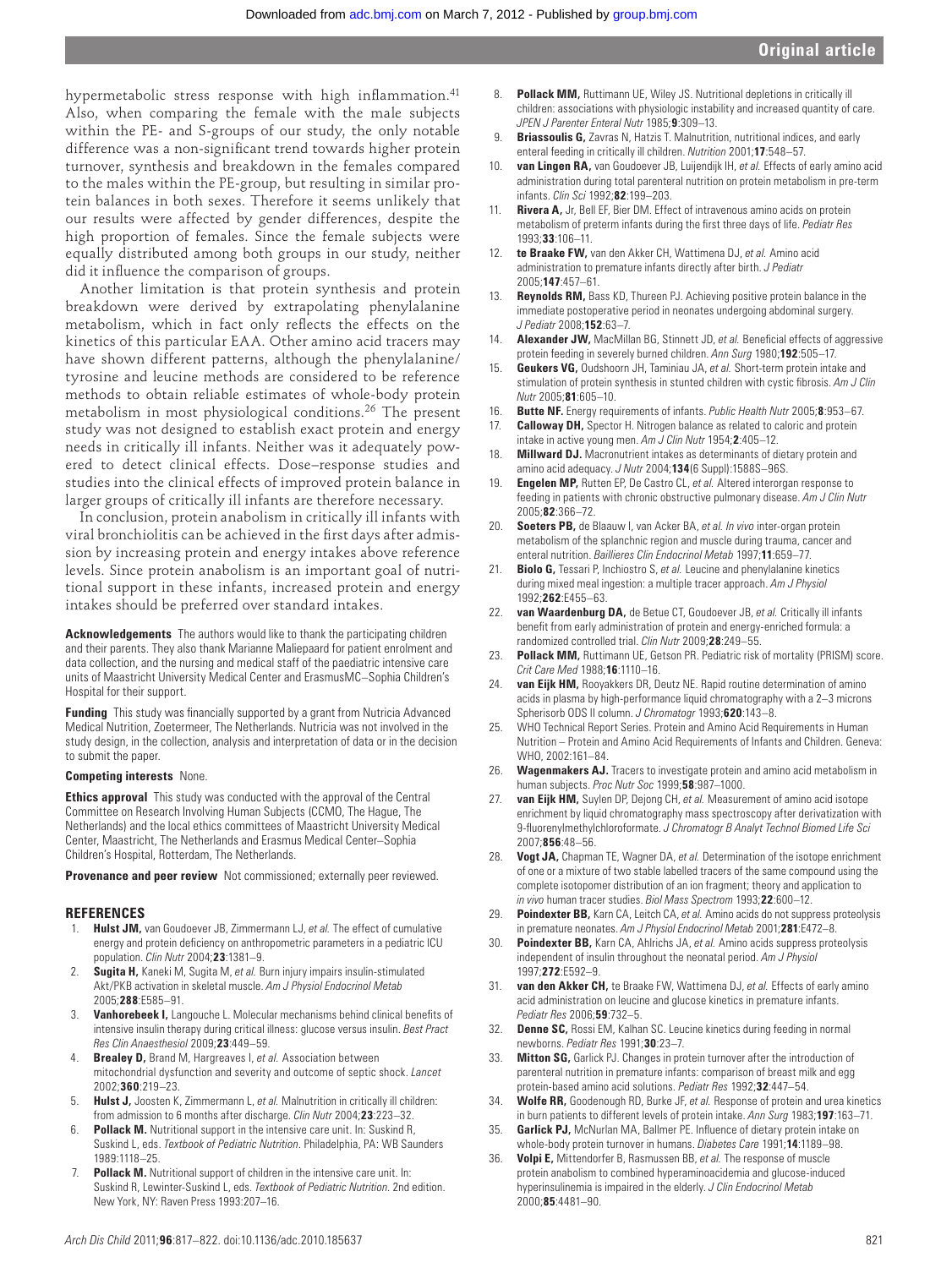# **Original article**

- 37. **Van Der Schoor SR,** Reeds PJ, Stoll B, *et al.* The high metabolic cost of a functional gut. *Gastroenterology* 2002 ; **123** : 1931 – 40 .
- 38. **van der Schoor SR,** Wattimena DL, Huijmans J, *et al.* The gut takes nearly all: threonine kinetics in infants. Am J Clin Nutr 2007;86:1132-8.
- 39. **van der Schoor SR,** Schierbeek H, Bet PM, *et al.* Majority of dietary glutamine is utilized in first pass in preterm infants. Pediatr Res 2010;67:194-9.
- 40. **Nissim I,** Yudkoff M, Pereira G, *et al.* Effects of conceptual age and dietary intake on protein metabolism in premature infants. *J Pediatr Gastroenterol Nutr* 1983 ; **2** : 507 – 16 .
- 41. **Jeschke MG,** Mlcak RP, Finnerty CC, *et al.* Gender differences in pediatric burn patients: does it make a difference? Ann Surg 2008;248:126-36.
- 42. **Tessari P,** Barazzoni R, Zanetti M, *et al.* The role of substrates in the regulation of protein metabolism. *Baillieres Clin Endocrinol Metab* 1996 ; **10** : 511 – 32 .
- 43. **Matthews DE,** Marano MA, Campbell RG. Splanchnic bed utilization of leucine and phenylalanine in humans. Am J Physiol 1993; 264:E109-18.
- 44. **Castillo L,** Yu YM, Marchini JS, *et al.* Phenylalanine and tyrosine kinetics in critically ill children with sepsis. Pediatr Res 1994; 35:580-8.
- 45. **Scott PH**, Sandham S, Balmer SE, *et al*. Diet-related reference values for plasma amino acids in newborns measured by reversed-phase HPLC. *Clin Chem* 1990;**36**:1922–7.